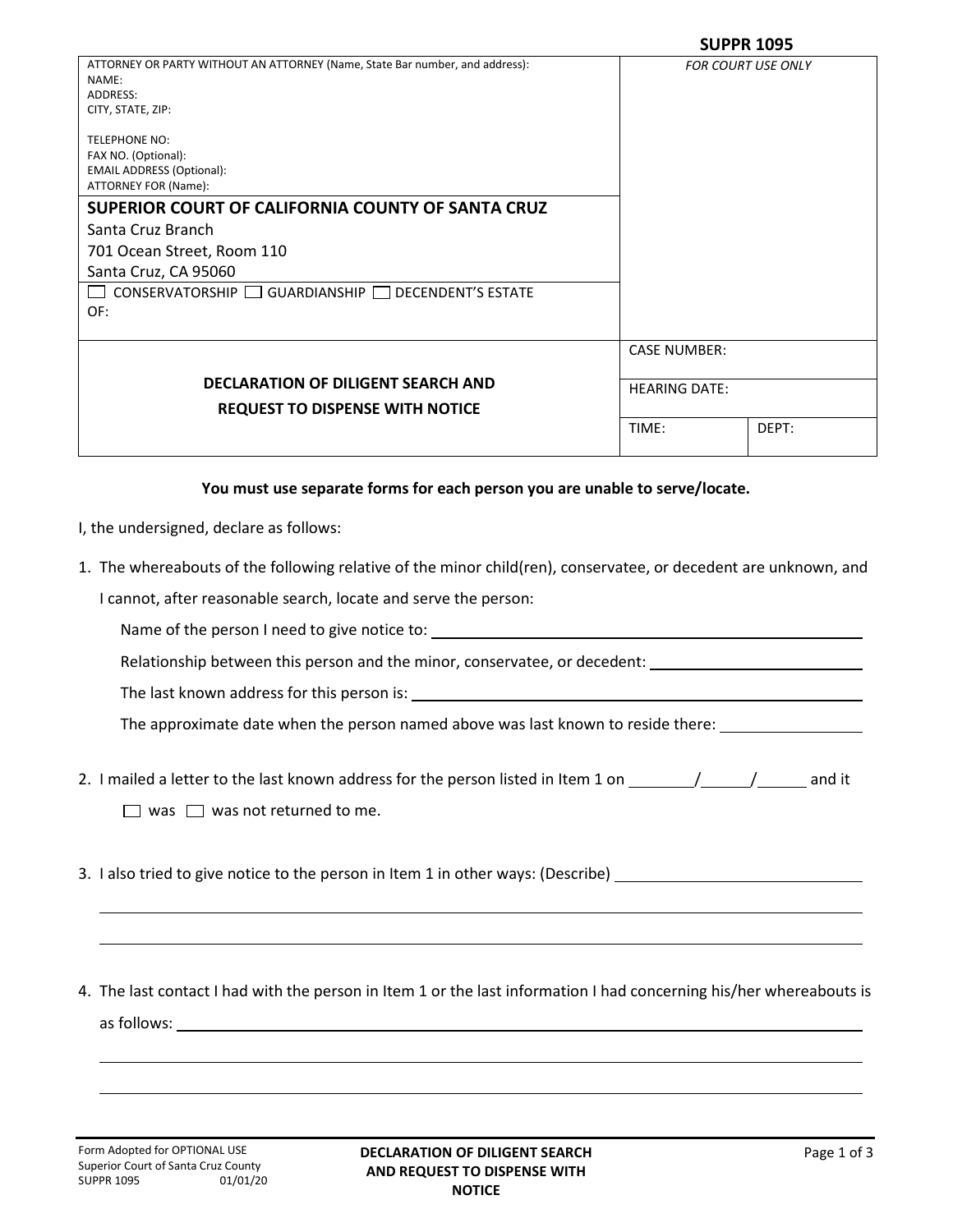| IN THE MATTER OF:                                                                                                  | <b>CASE NUMBER:</b>                                                              |  |
|--------------------------------------------------------------------------------------------------------------------|----------------------------------------------------------------------------------|--|
| 5. I looked in the telephone directory and called directory assistance in the following city: ________________     |                                                                                  |  |
|                                                                                                                    |                                                                                  |  |
| 6. I checked with relatives, friends, acquaintances, and employers to locate the person in Item 1. I contacted:    |                                                                                  |  |
|                                                                                                                    |                                                                                  |  |
|                                                                                                                    |                                                                                  |  |
|                                                                                                                    |                                                                                  |  |
|                                                                                                                    |                                                                                  |  |
|                                                                                                                    |                                                                                  |  |
|                                                                                                                    |                                                                                  |  |
|                                                                                                                    |                                                                                  |  |
|                                                                                                                    |                                                                                  |  |
|                                                                                                                    |                                                                                  |  |
|                                                                                                                    |                                                                                  |  |
|                                                                                                                    |                                                                                  |  |
| 7. I searched the real and personal property indexes in the recorder's and assessor's offices for the county where |                                                                                  |  |
|                                                                                                                    |                                                                                  |  |
|                                                                                                                    |                                                                                  |  |
|                                                                                                                    |                                                                                  |  |
|                                                                                                                    |                                                                                  |  |
| 9. I contacted the applicable criminal justice agency (such as Department of Corrections Locator Service at (916)  |                                                                                  |  |
|                                                                                                                    |                                                                                  |  |
|                                                                                                                    | ,我们也不会有什么。""我们的人,我们也不会有什么?""我们的人,我们也不会有什么?""我们的人,我们也不会有什么?""我们的人,我们也不会有什么?""我们的人 |  |